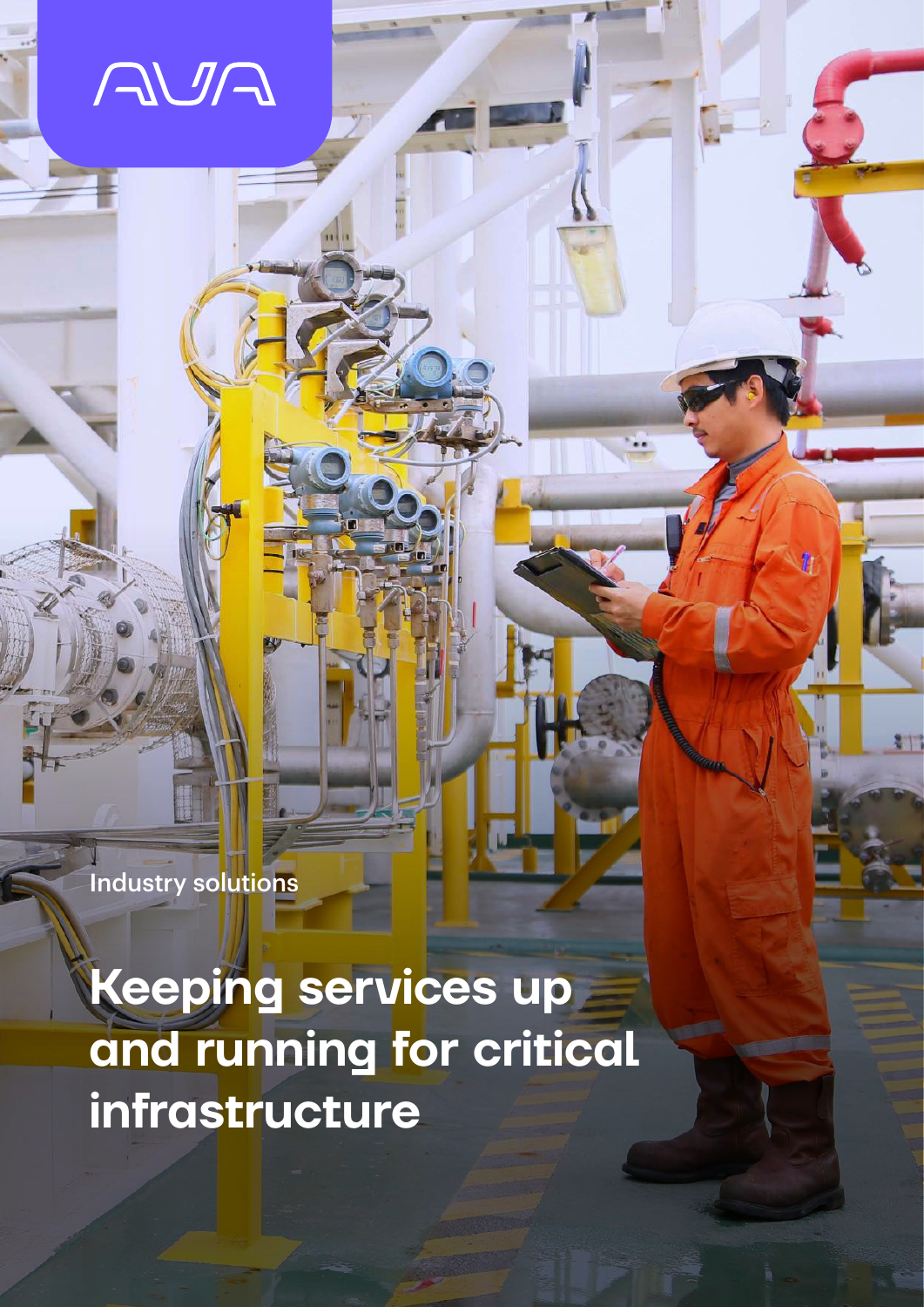Faced with threats to OT systems that often originate from IT networks, security teams need visibility of IT traffic and anomalies. Choose Reveal to improve supervisory control and data acquisition (SCADA) security as the first and most critical step to gain visibility.

# Why Ava?





# **Human-centric security**

Individual user profiles shed light on how data is accessed and used, with optional anonymization for privacy. With user activity monitoring, you can protect your systems and data from those who already have privileged access and knowledge of sensitive data and systems.

## **Full visibility to current blind spots**

Continuous monitoring provides visibility into user behaviour, data access, and system use. Security operators can search on file, USB device, connection, browser, application events, and more.





## **Prevent accidental security breaches**

With incident-based training, you can train your employees to make the right decisions on detection of unacceptable behavior, reinforce corporate security policies and promote good cyber hygiene. Achieve a lasting impactful effect with adaptive IT security policy enforcement.

### **Experienced analysts dedicated to you**

Identify and manage risk and vulnerabilities with the help of Ava Cyber Analysts. Experienced cybersecurity specialists with a strong background in security monitoring, CIRT, and incident response; our analysts can create risk assessment reports customized to your organization.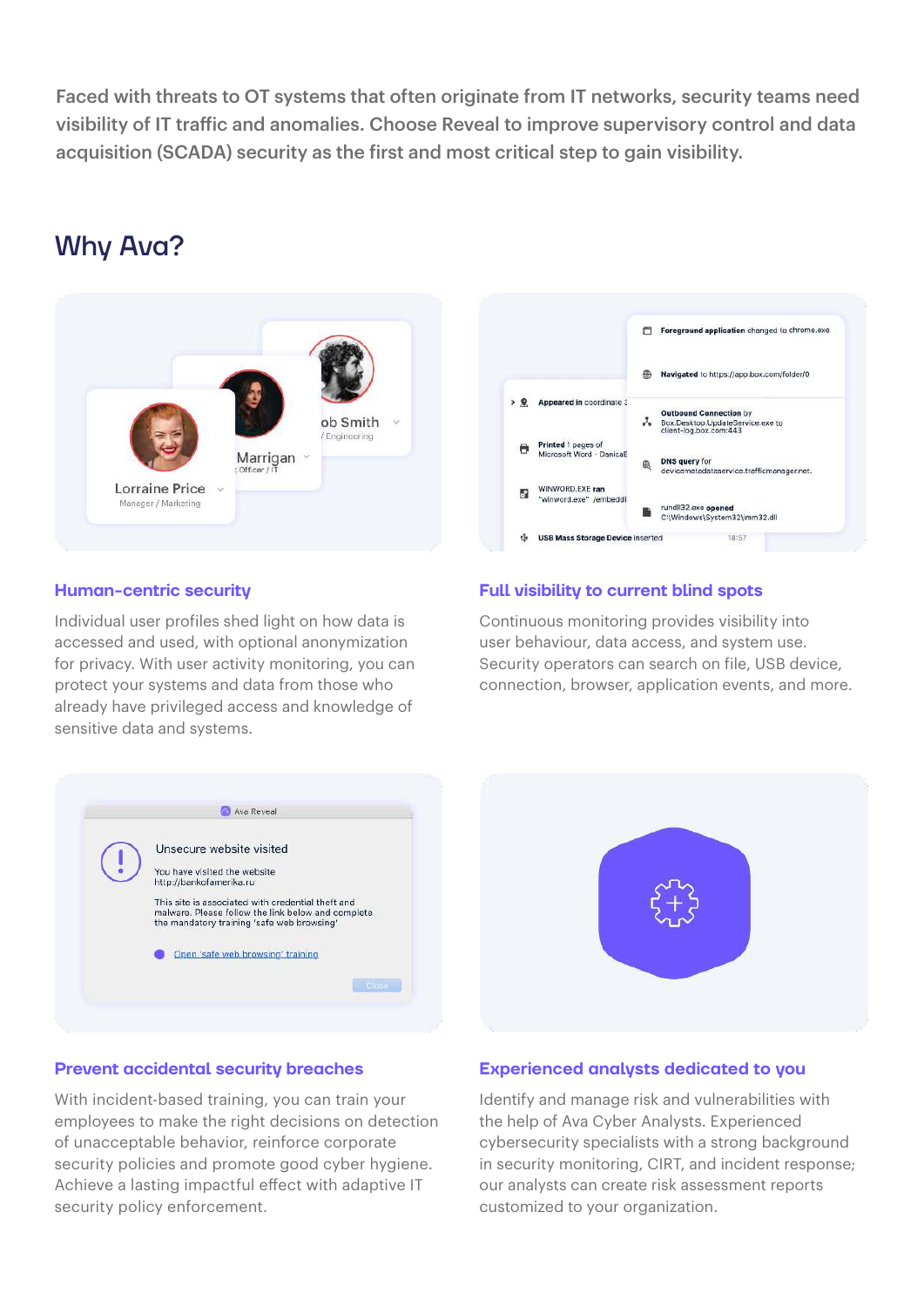# Key benefits, delivered

### **Understand the risk to systems and data**

- Attribute all collected data and user activity to specific users
- Assess how different types of user activity adds to risk
- Understand when to implement additional security measures

# **Full visibility while maintaining privacy**

- Detect and mitigate threats while maintaining the confidentiality of users with anonymization
- Attribute data and events to individual users
- Identify how data is accessed and used

#### **Strengthen the security posture**

- Change employees' behavior via incidentbased training
- Prevent malicious activities from happening by alerting on suspicious behavior
- Block activities such as uploading confidential files to personal drives

#### **Simple and secure**

- Easy to deploy the lightweight Reveal Agent
- Simple to use with an intuitive user experience
- Robust security controls and anti-tamper measures across the solution and the Reveal Agent

# Your human-centric security solution awaits



Ava Reveal helps you understand human and device behavioral patterns in real time. Strengthen your defense against insider risks–malicious, careless, and accidental. Make your static IT policy come alive, close compliance gaps, and protect against data loss.

Identify and manage risk and vulnerabilities with the help of Ava Cyber Analysts. Our experienced cybersecurity specialists have a strong background in security monitoring, CIRT, and incident response, and provide risk assessment reports tailored to each organization.

# **Simple and flexible licensing**

Ava uses a cost-effective, straightforward subscription model including services and software upgrades without hidden cost.